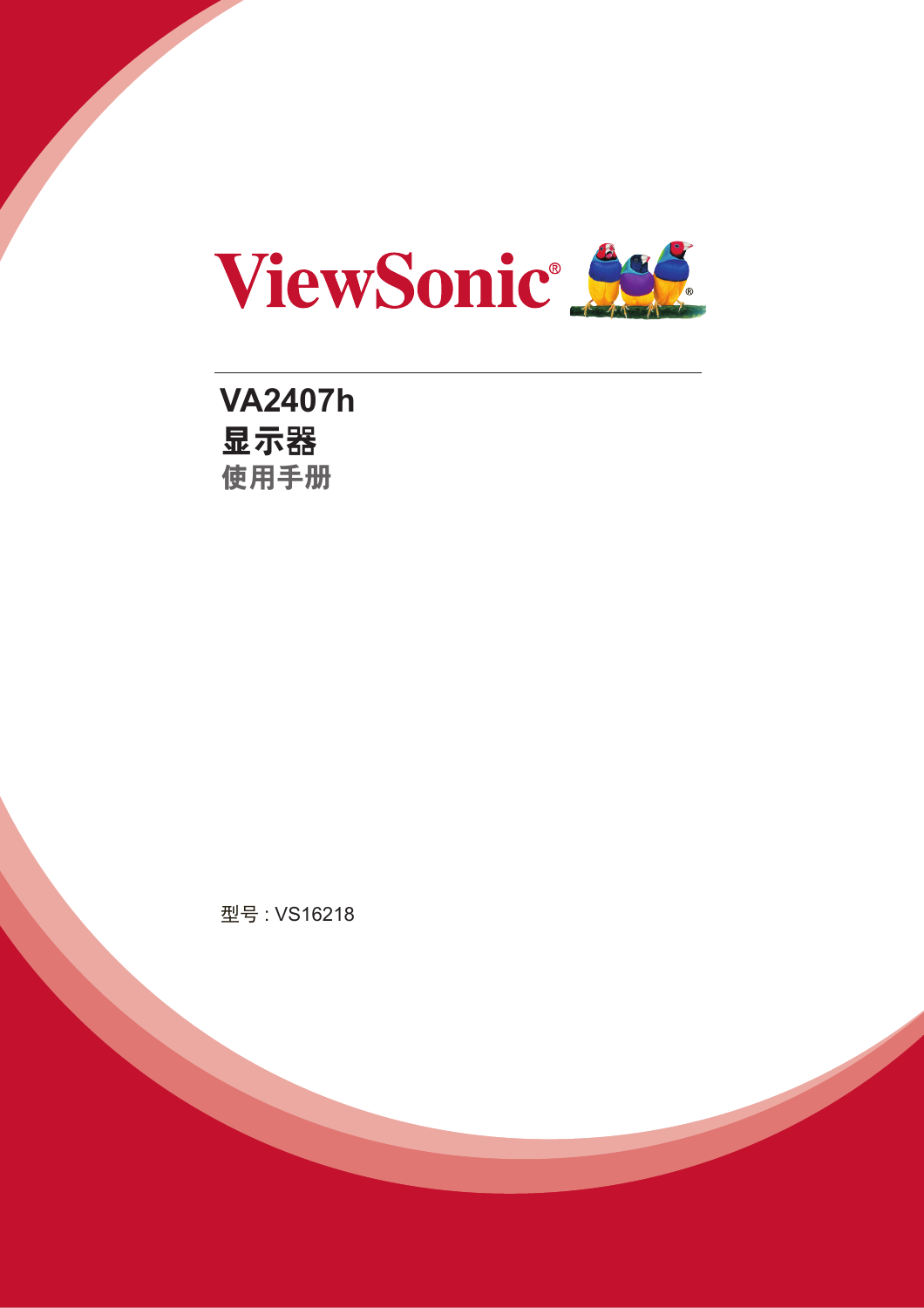# 感谢您选择 **ViewSonic**

作为超过 25 年的世界领先显示解决方案提供商,ViewSonic 一直专注 在技术发展、创新和简单化方面超过世界的预期。在ViewSonic,我们 相信我们的产品能够对世界产生积极的影响,并且我们深信您选择的 ViewSonic 产品会很好地为您服务。

再次感谢选择 ViewSonic!

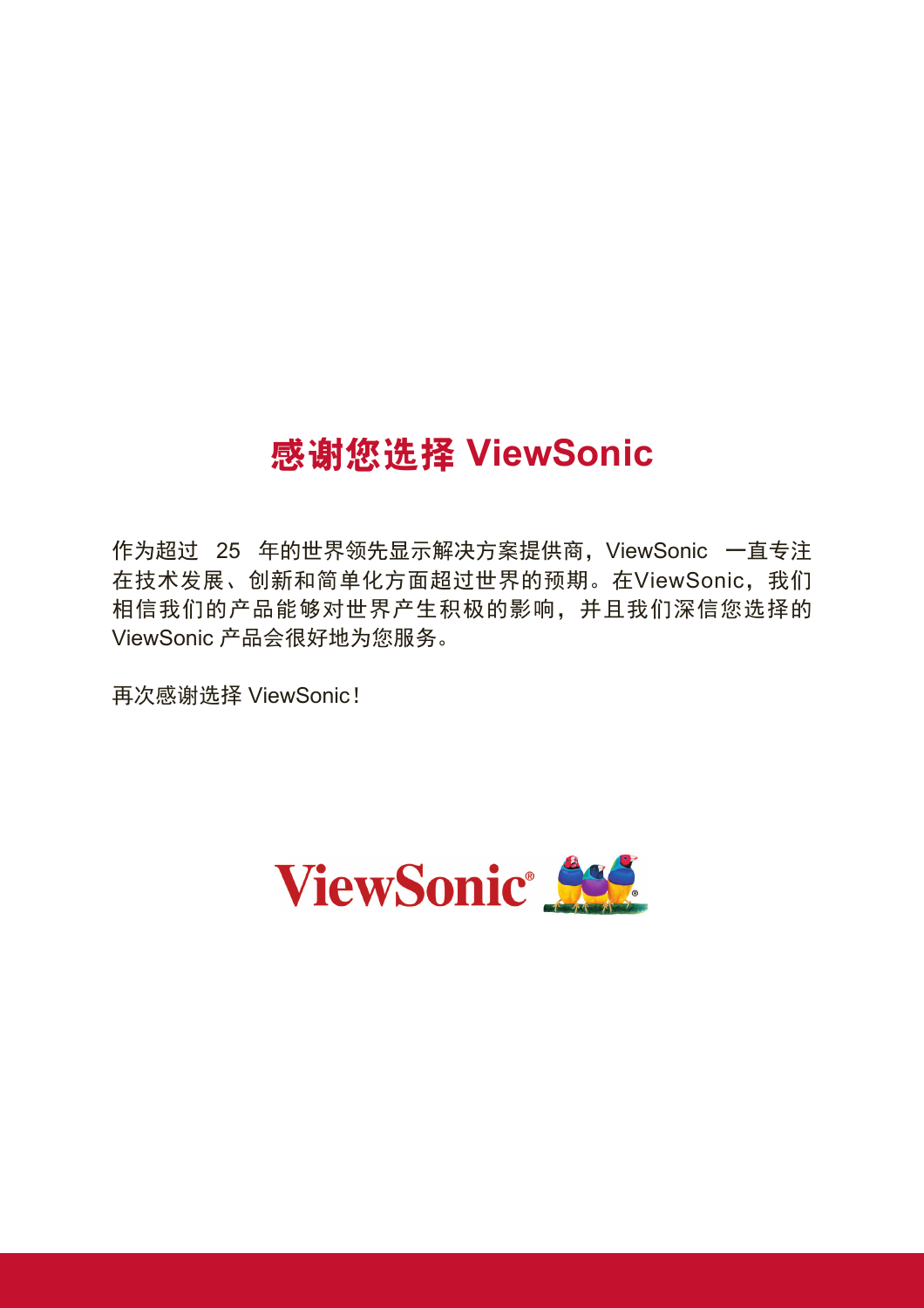# 电磁相容信息

注意:此部分介绍了所有连接要求以及相关规定说明。相应应用的确定应参照铭牌 标签和装置上的相关标记。

### **FCC** 符合性声明

本设备符合 FCC 规则第 15 部分的规定。

其操作遵循下面两个条件: (1) 本设备不会导致有害干扰; (2) 本设备必须承 受任何接收到的干扰,包括可能导致异常操作的干扰。

依 FCC 规则的第十五章, 本设备经测试, 符合 B 级数码设备的限制标准。这些限 制标准用于确认电气设备不会对居室中安装的其它设备产生有害干扰。本设备会产 生、使用和发射射频能量,因此若没有依照指示安装及使用,可能会对无线电通讯 产生有害的干扰。然而,这并不保证该设备在特定安装过程中不会发生这种干扰。 如果该设备对收音机或电视机产生有害的干扰(这可以通过设备的开、关来判定)

- ,用户可以尝试以下的方法消除干扰:
- • 重新调整或放置接收天线。
- • 增加设备与无线接收设备之间的间距。
- • 将该设备连接到与无线设备不同的另一插座上。
- • 洽询销售商或具有无线电/电视经验的技术人员请求帮助。

警告:请注意,若未经符合性负责方的明确许可而进行任何变更或修改,可能会导 致您失去操作本设备的资格。

### 加拿大工业部声明

CAN ICES-3 (B)/NMB-3(B)

### 针对欧盟国家的 **CE** 符合性

● ● 此设备符合电磁兼容指令2004/108/EC和低电压指令2006/95/EC的要求。

### 以下信息仅适用于欧盟(**EU**)成员国:

右侧所示的符号符合《处理废弃电子产品(WEEE)指令2012/19/EU》 之规定。

凡标有此符号的产品不得作为城市废品加以处理,而必须按照当地有关 法律利用贵国或贵地区的废品回收及收集系统而加以处理。

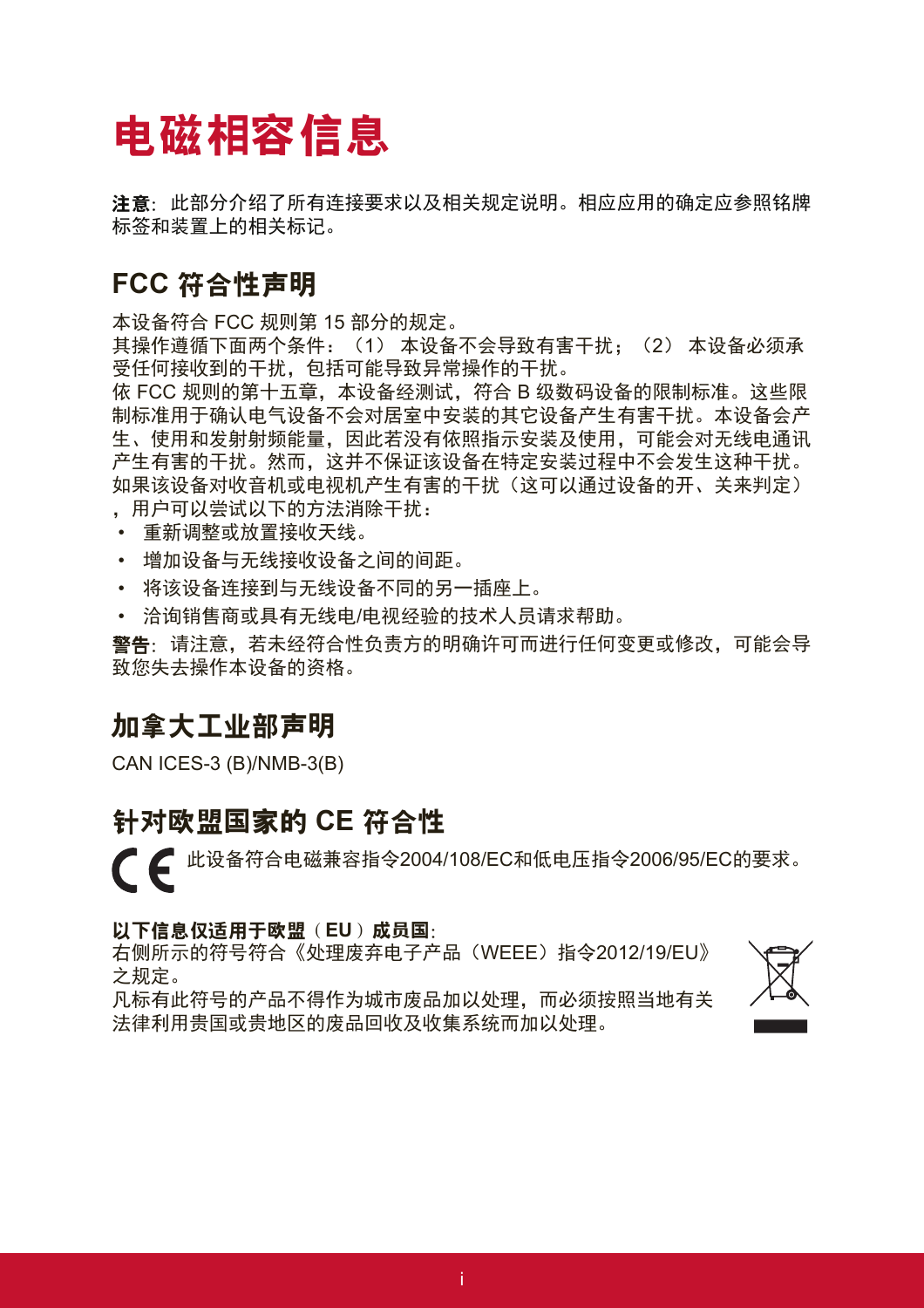# **TCO** 信息

### **Congratulations! This product is TCO Certified – for Sustainable IT**



TCO Certified is an international third party sustainability certification for IT products. TCO Certified ensures that the manufacture, use and recycling of IT products reflect environmental, social and economic responsibility. Every TCO Certified product model is verified by an accredited independent test laboratory.

This product has been verified to meet all the criteria in TCO Certified, including:

### **Corporate Social Responsibility**

Socially responsible production - working conditions and labor law in manufacturing country

### **Energy Efficiency**

Energy efficiency of product and power supply. Energy Star compliant, where applicable.

### **Environmental Management System**

Manufacturer must be certified according to either ISO 14001 or EMAS.

### **Minimization of Hazardous Substances**

Limits on cadmium, mercury, lead & hexavalent chromium including requirements for mercury-free products, halogenated substances and hazardous flame retardants.

### **Design for Recycling**

Coding of plastics for easy recycling. Limit on the number of different plastics used.

### **Product Lifetime, Product Take Back**

Minimum one-year product warranty. Minimum three-year availability of spare parts. Product takeback.

### **Packaging**

Limits on hazardous substances in product packaging. Packaging prepared for recycling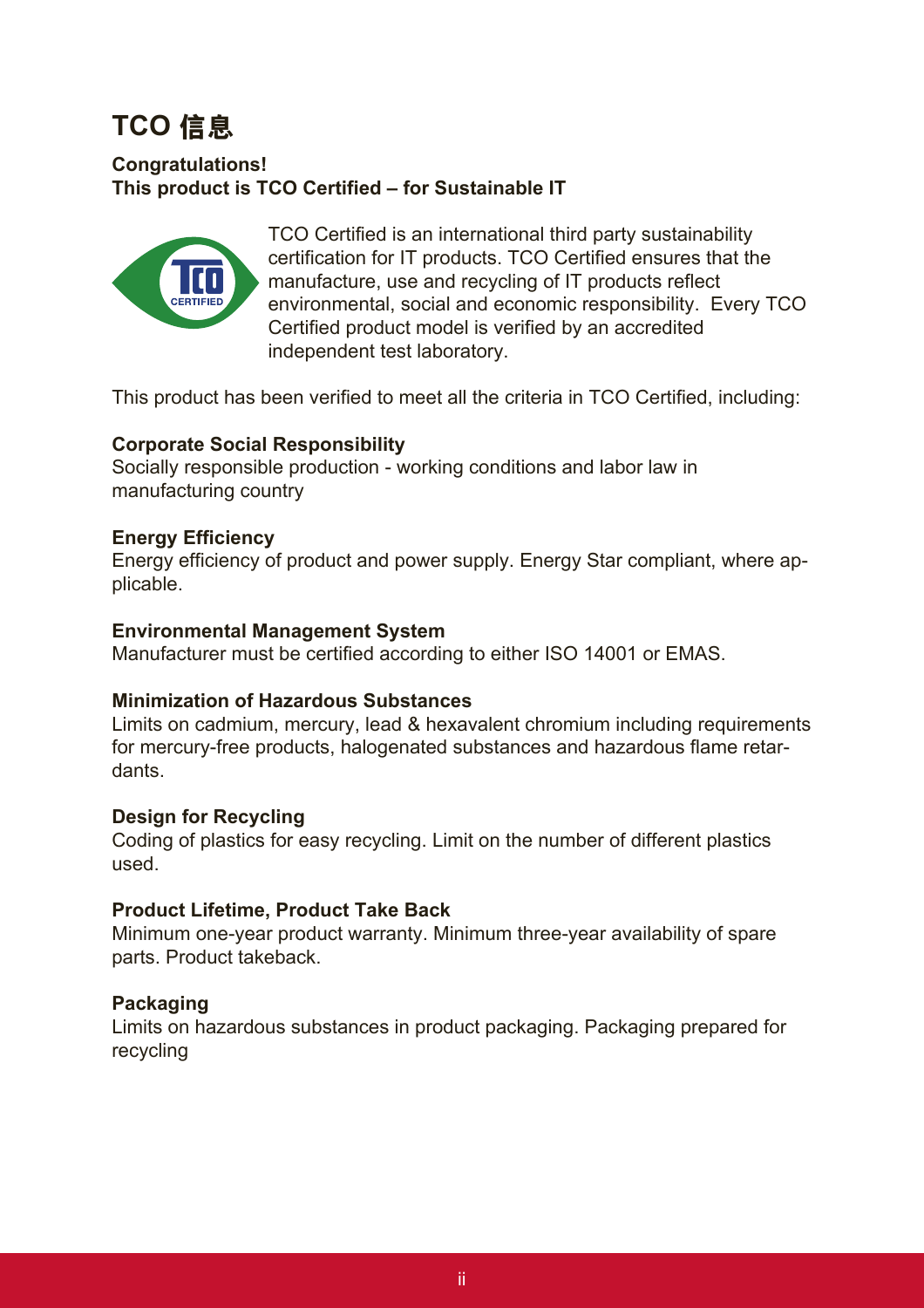### **Ergonomic, User-centered design**

Visual ergonomics in products with a display. Adjustability for user comfort (displays, headsets) Acoustic performance – protection against sound spikes (headsets) and fan noise (projectors, computers) Ergonomically designed keyboard (notebooks)

### **Electrical Safety, minimal electro-magnetic Emissions Third Party Testing**

All certified product models have been tested in an independent, accredited laboratory.

A detailed criteria set is available for download at www.tcodevelopment.com, where you can also find a searchable database of all TCO Certified IT products.

TCO Development, the organization behind TCO Certified, has been an international driver in the field of Sustainable IT for 20 years. Criteria in TCO Certified are developed in collaboration with scientists, experts, users and manufacturers. Organizations around the world rely on TCO Certified as a tool to help them reach their sustainable IT goals. We are owned by TCO, a non-profit organization representing office workers. TCO Development is headquartered in Stockholm, Sweden, with regional presence in North America and Asia.

> For more information, please visit **www.tcodevelopment.com**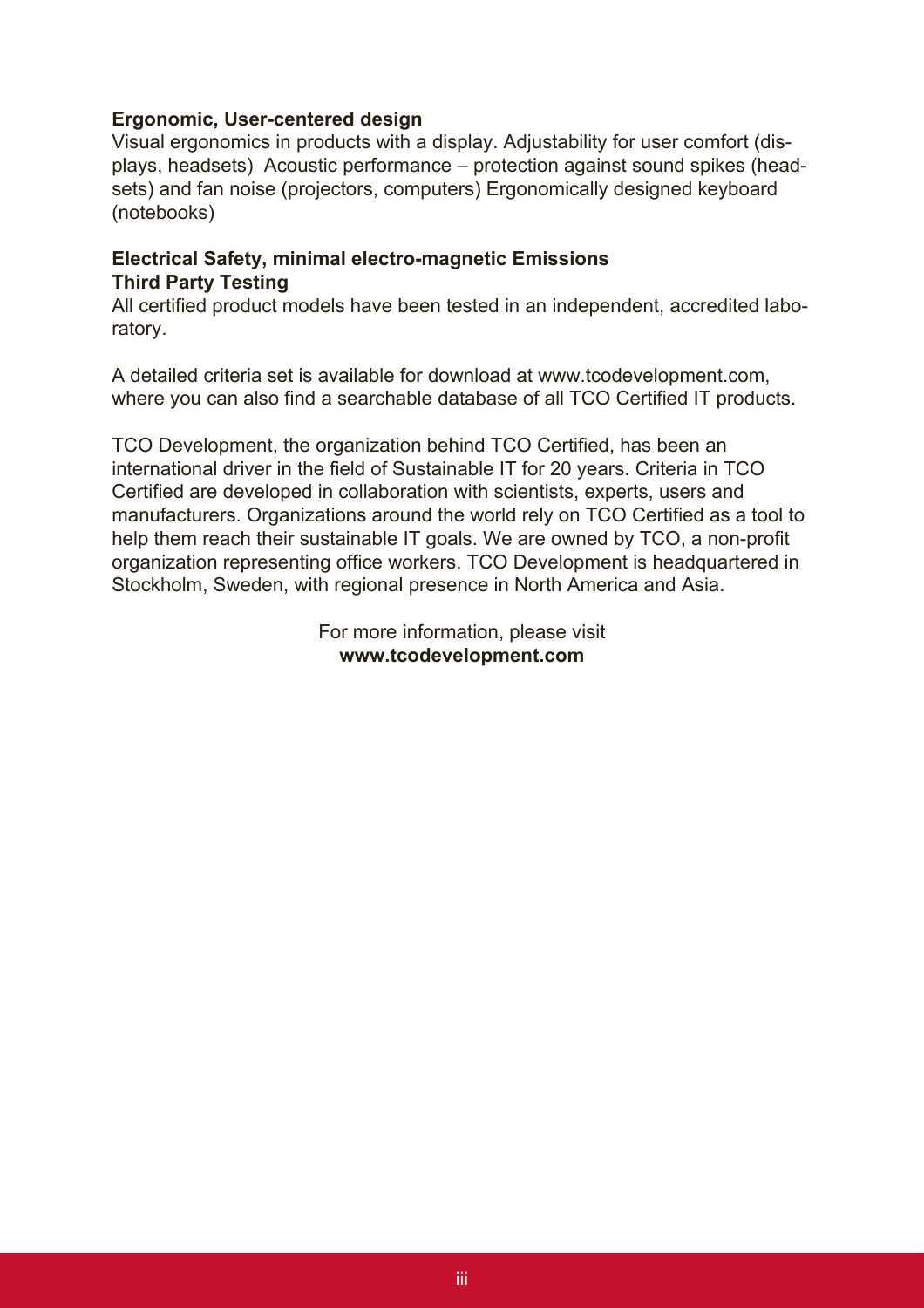### 电子电器产品有害物质限制使用标识要求

本产品有害物质的名称及含量标识如下表:

|                                                                                                                                             | 有害物质      |                                                     |                                               |                          |               |                 |
|---------------------------------------------------------------------------------------------------------------------------------------------|-----------|-----------------------------------------------------|-----------------------------------------------|--------------------------|---------------|-----------------|
| 部件名称                                                                                                                                        | 铅<br>(Pb) | 汞<br>(Hg)                                           | 镉<br>(Cd)                                     | 六价铬<br>$(Cr6+)$          | 多溴联苯<br>(PBB) | 多溴联苯醚<br>(PBDE) |
| 外壳                                                                                                                                          | $(\ )$    | $\overline{(\quad)}$                                | (                                             |                          |               |                 |
| 电路板组件                                                                                                                                       | $\times$  | $\left( \begin{array}{c} \cdot \end{array} \right)$ | $\times$                                      | $\overline{\phantom{0}}$ | ( )           |                 |
| 线 /<br>源<br>电<br>适配器                                                                                                                        | X         | $\left( \begin{array}{c} \cdot \end{array} \right)$ | $\overline{(\ \ )}$                           |                          |               |                 |
| 外部信号<br>连接线                                                                                                                                 | X         | $\left(\begin{array}{c} \end{array}\right)$         | $\left( \begin{array}{c} \end{array} \right)$ |                          | $(\ )$        |                 |
| 液晶面板                                                                                                                                        | $\times$  | $\left(\begin{array}{c} \end{array}\right)$         | $\times$                                      | ⌒                        | $( \ )$       |                 |
| 本表格依据 SJ/T 11364 的规定编制。<br>表示该有害物质在该部件所有均质材料中的含量均在 GB/T26572 规定的<br>$()$ :<br>限量要求以下。<br>×:表示该有害物质至少在该部件的某一均质材料中的含量超出 GB/T26572<br>规定的限量要求。 |           |                                                     |                                               |                          |               |                 |

#### 环保使用期限说明



此电子电器产品在说明书所述的使用条件下使用本产品,含有的有害物 质或元素不致发生外泄,不致对环境造成污染或对人身、财产造成严重 损害的期限为10年。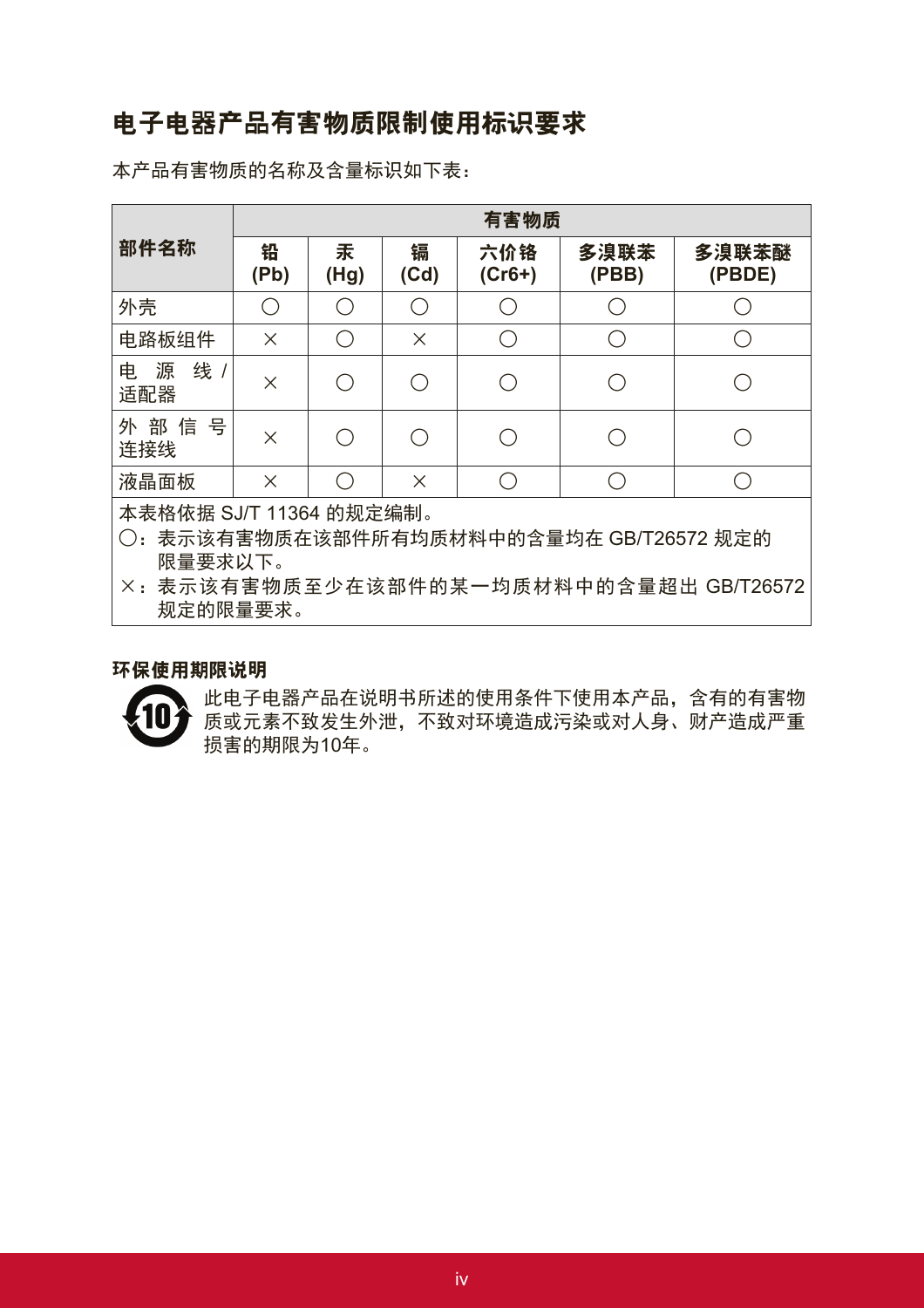### 注意事项与警告

- 1. 在使用设备之前,仔细阅读这些指导说明。
- 2. 妥善保管这些指导说明。
- 3. 注意所有警告并遵照所有指示。
- 4. 使用显示器时,请保持离屏幕约 40-50 公分的距离。
- 5. 在移动时务必小心搬动显示器。
- 6. 切勿拆下后盖。显示器内有高压零件。如果您触碰这些零件,可能会受到严重 伤害。
- 7. 请勿在靠近水的地方使用本设备。警告: 为减低火灾或电击的危险,请勿将此产 品暴露在雨或潮湿的环境中。
- 8. 避免将显示器直接暴露在阳光或其它热源中。调整显示器方向,使其偏离光照 以减少眩光。
- 9. 仅用柔软的干布擦干净。如果还不干净,请参照"如何清洁显示器"中更进一步 的提示。
- 10. 不要触摸屏幕。否则皮肤上带来的油脂很难清除。
- 11. 切勿摩擦显示器面板或者在面板上按压,否则可能对屏幕造成无法修复的损 坏。
- 12. 切勿堵住任何的通风孔,按照厂商的提示进行安装。
- 13. 请勿在靠近, 如散热器、热记录器、火炉或其他任何能够产生热量的仪器(如 扩音器)的地方安装本设备。
- 14. 请将显示器放置在通风良好的地方。请勿将任何物品放在显示器上,否则会阻 碍散热。
- 15. 请勿将任何重物放置到显示器、视频信号线或电源线上。
- 16. 如果出现冒烟、异常噪音或异味,请立即关闭显示器并电话通知经销商或 ViewSonic。继续使用显示器是不安全的。
- 17. 请特别注意机器的接地状况。普通插头有两个金属脚,其中的一片比另外一片 宽。接地型插头有两片金属片用于导电,另外一个接地的专用引脚。机器接地 良好,将为您提供安全保障。如果插头不能插入电源插座,请找电工来替换旧 的插座。
- 18. 保护电源线的插头、插座及其他与设备连接部位,免受行人践踏或物品挤压。 务必将电源插座靠近设备,这样方便使用。
- 19. 仅使用制造商所指定之装置/附件。
- 20. 只能使用由制造商指定或与本设备一起出售之推车、座架、三脚 架、托架、或桌子。在移动设备与推车的整体组合时,务必十分小 心,避免在翻倒时受伤。



- 21. 长期不使用时, 请将电源插头拔出。
- 22. 当机器受损,如电源线或者插头损坏、被液体溅到或物体落到机器上、机器被 雨淋或者受潮、不能正常工作或者掉到地上,需要请专业人员来进行检修。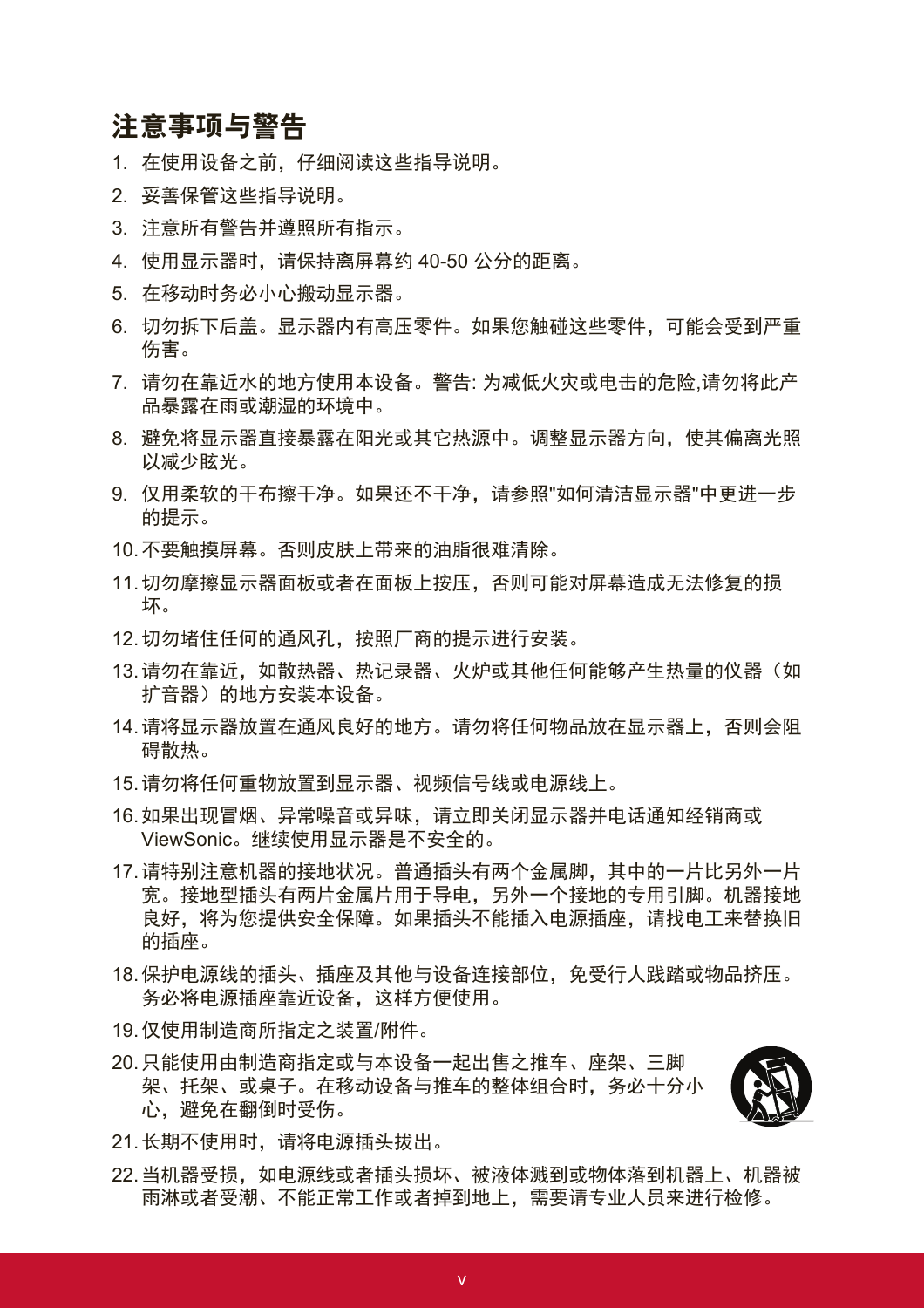

## 电磁相容信息

# 版权信息

## 开始

| 有头         |  |
|------------|--|
| <b>小土:</b> |  |

## 使用显示器

# 其它信息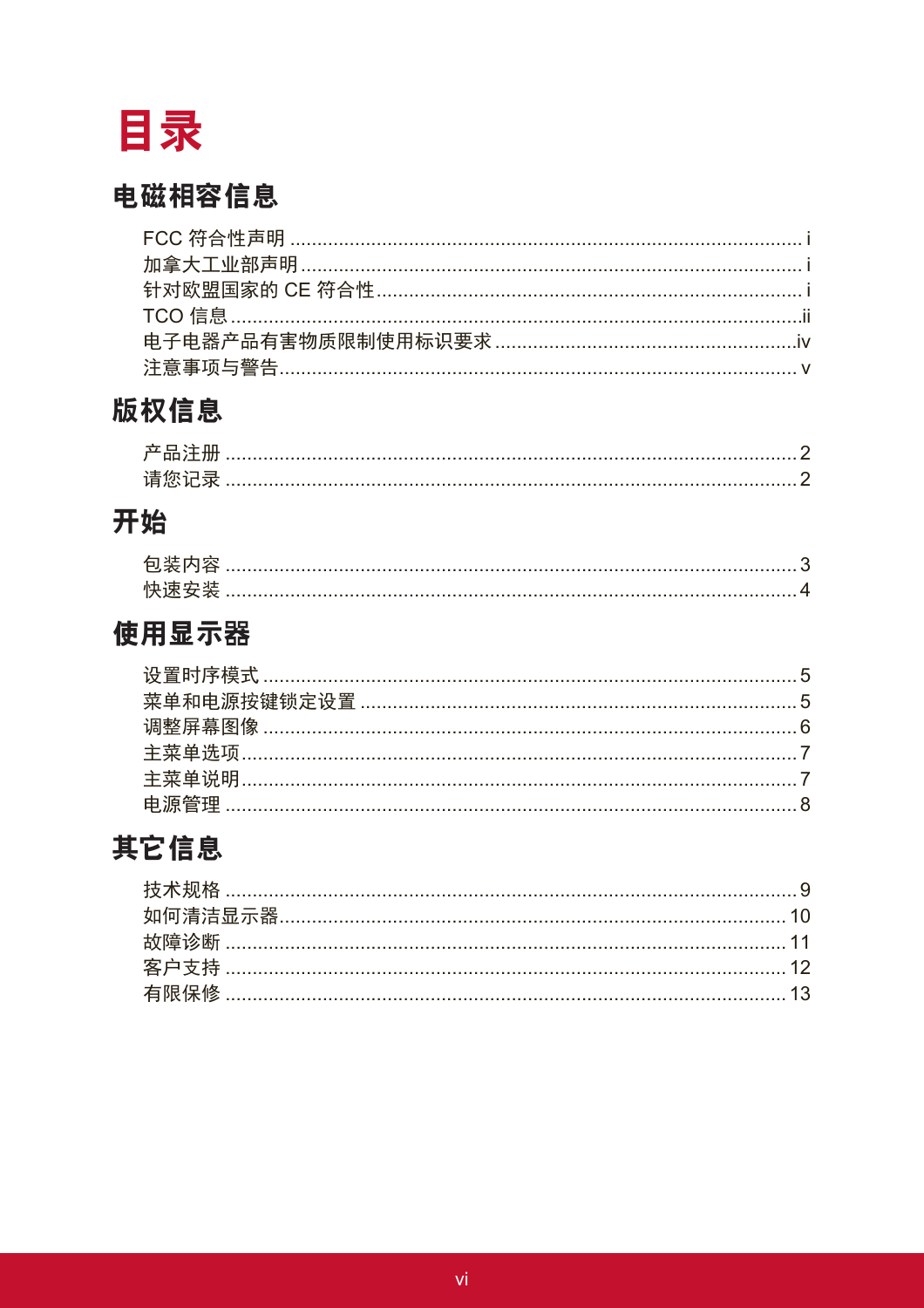# 版权信息

版权所有 © ViewSonic Corporation, 2015。保留所有权利。

Macintosh 和 Power Macintosh 是 Apple Inc. 的注册商标。

Microsoft、Windows 和 Window 徽标是 Microsoft Corporation 和美国和其它国家 的注册商标。

ViewSonic 和三鸟徽标是 ViewSonic Corporation 的注册商标。

VESA 是视频电子标准协会(VESA)的注册商标。DPMS、DisplayPort 和 DDC 是VESA 的商标。

ENERGY STAR® 是美国环境保护署 (EPA) 的注册商标。

ENERGY STAR<sup>®</sup> 的合作伙伴, ViewSonic Corporation 测定此产品符合 ENERGY STAR®关于能效的规定。

免责声明: ViewSonic Corporation 将不对此文档中出现的技术、编辑错误或疏忽负 责;也不对因提供本材料、或因产品的性能以及使用此产品造成的偶发或引发的损 失负责。

鉴于产品的不断改进, ViewSonic Corporation 保留修改产品规格权利, 恕不另行 通知。此文件中的内容可能在不通知客户的情形下进行更改。

未经 ViewSonic Corpoation 事先书面许可,不得为任何目的、以任何方式复制、 翻版或者传播此文件的任何部分。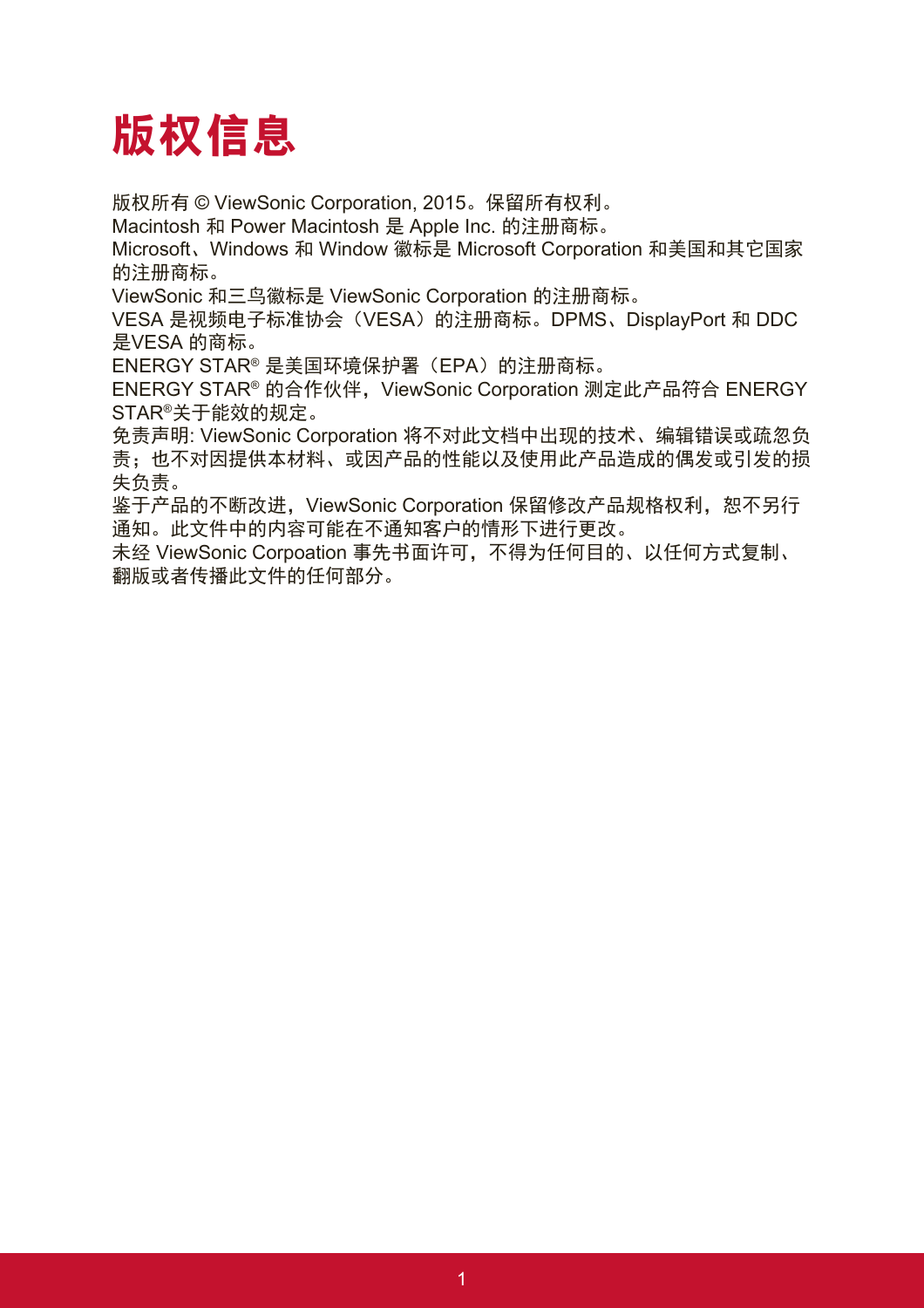### 产品注册

为了满足未来可能出现的产品需求、获得更多有用的产品信息,请在您所在地区的 ViewSonic 网站在线注册您的产品。

注册您的产品,为满足未来客户服务需求作好充分准备。 请打印此用户指南并在"请您记录"部分写上序列号(查看显示器后部)。 欲了解更多信息,请参见本指南的"客户支持"部分。

### 请您记录

| 产品名:  | VA2407h                             |
|-------|-------------------------------------|
|       | <b>ViewSonic Widescreen Display</b> |
| 型号:   | VS16218                             |
| 文档号:  | VA2407h UG SCH Rev. 1A 09-25-15     |
| 序列号:  |                                     |
| 购买日期: |                                     |

### 在产品达到使用寿命时,应正确废弃产品

ViewSonic 注重环境保护, 致力于绿色工作和生活。感谢您参与"更加智能和环保 的计算"行动。如需更多信息,请访问 ViewSonic 网站。 美国和加拿大:http://www.viewsonic.com/company/green/recycle-program/

欧洲: http://www.viewsoniceurope.com/uk/support/recycling-information/

台湾:http://recycle.epa.gov.tw/recycle/index2.aspx

注意:本手册请保留备用。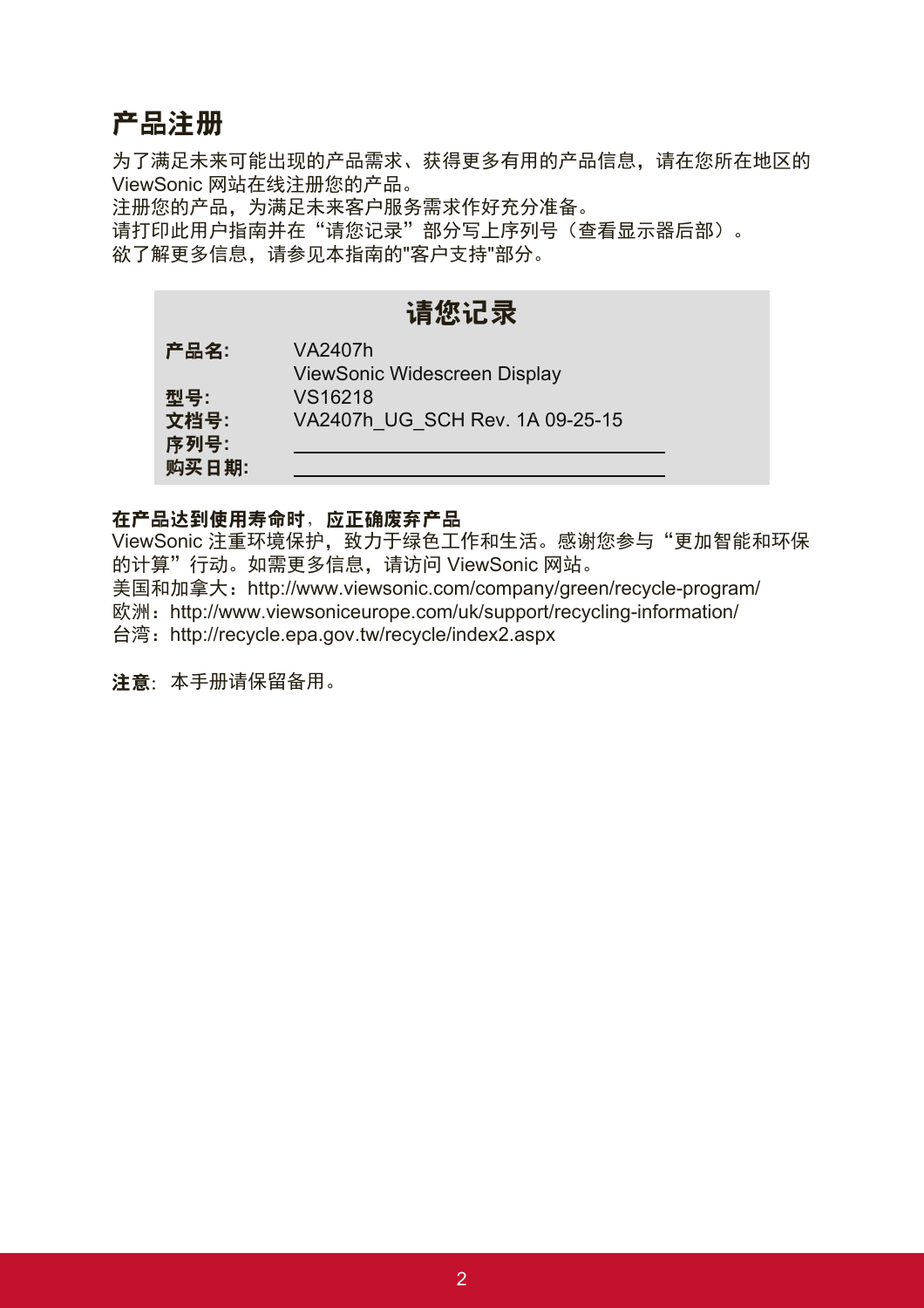# 开始

感谢您购买 ViewSonic® 显示器。在 ViewSonic, 我们致力于为您提供最优质的视 觉体验。

## 包装内容

您的显示器包装包括:

- • 显示器
- • 电源线
- • 视频线
- • 快速启动指南

### 重要事项:

- 本用户指南中的"Windows"是指 Microsoft Windows 操作系统。
- 请访问 ViewSonic 网站显示器产品页面的"下载"部分以下载您显示器的驱动 程序。
- 切记要注册您的 ViewSonic 显示器 ! 登录您所在区域的 ViewSonic 网站, 然后 单击首页上的"支持"标签。
- • 妥善保管原始包装箱和所有包装材料,以备日后装运时使用。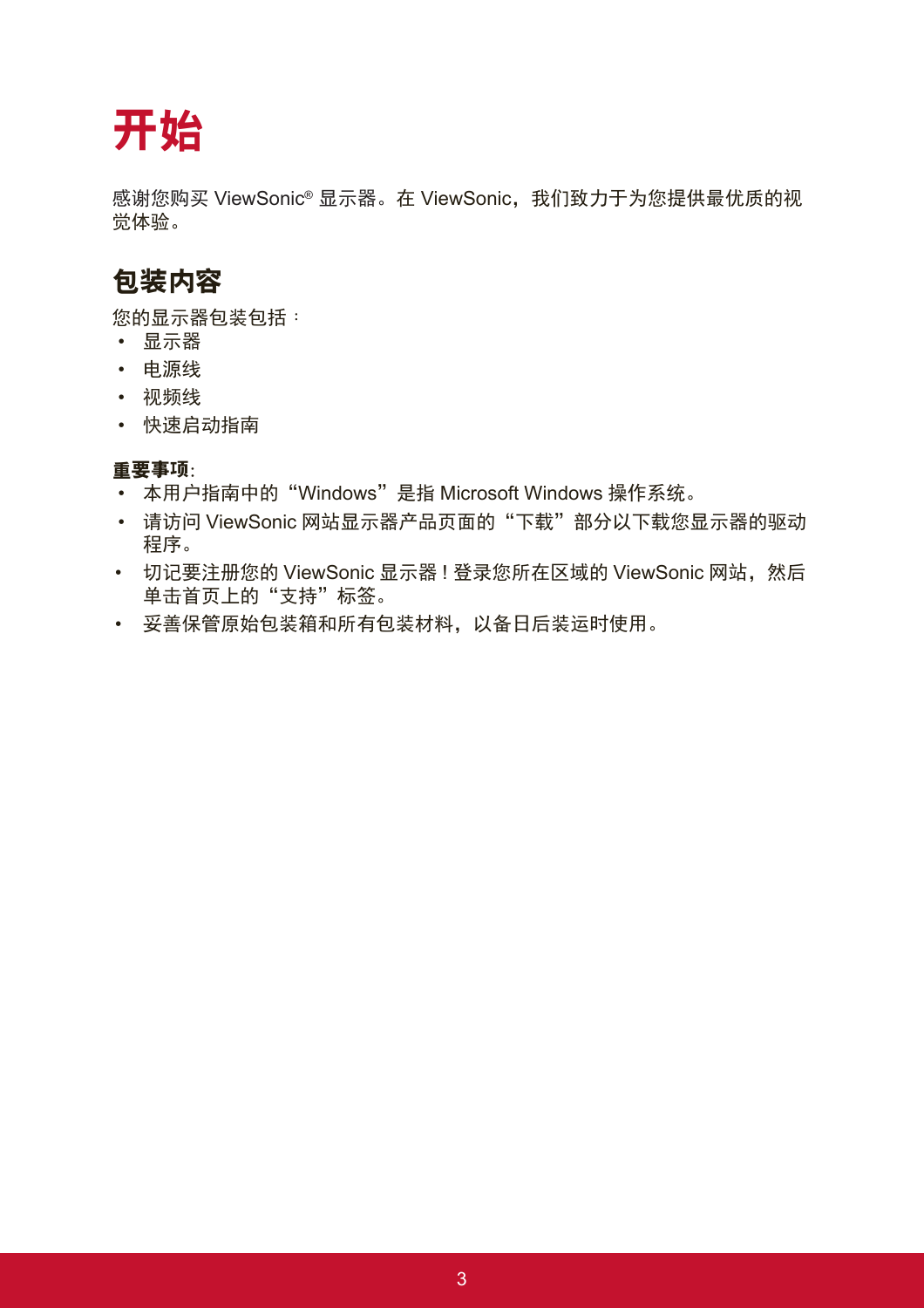### 快速安装

- **1.** 连接视频信号线
- • 确保显示器和计算机的电源已经关闭。
- 必要时, 卸下后盖板。
- • 将视频信号线从显示器连接到计算机。 Macintosh 用户: 比 G3 (含) 更早的机型需要使用 Macintosh 适配器。将适 配器连接到计算机,然后将视频信号线插入适配器。需要定购 Macintosh 适配 器,请与ViewSonic® 客户支持联系。
- **2.** 连接电源线(和交流**/**直流变压器)



**3.** 开启显示器和计算机

先开启显示器,然后再开启计算机。这个顺序(先开启显示器,然后再开启计 算机)很重要。

注意: Windows用户可能会收到一条消息,提示安装INF文件。如要下载文 件,请访问ViewSonic网站显示器产品页面的"下载"部分。

**4. Windows**用户**:**设置时序模式(例如:**1024 x 768**)

有关更改分辨率和扫描频率的说明,请参见图形显示卡的用户指南。

**5.** 安装完毕。请享受来自 **ViewSonic** 的显示器!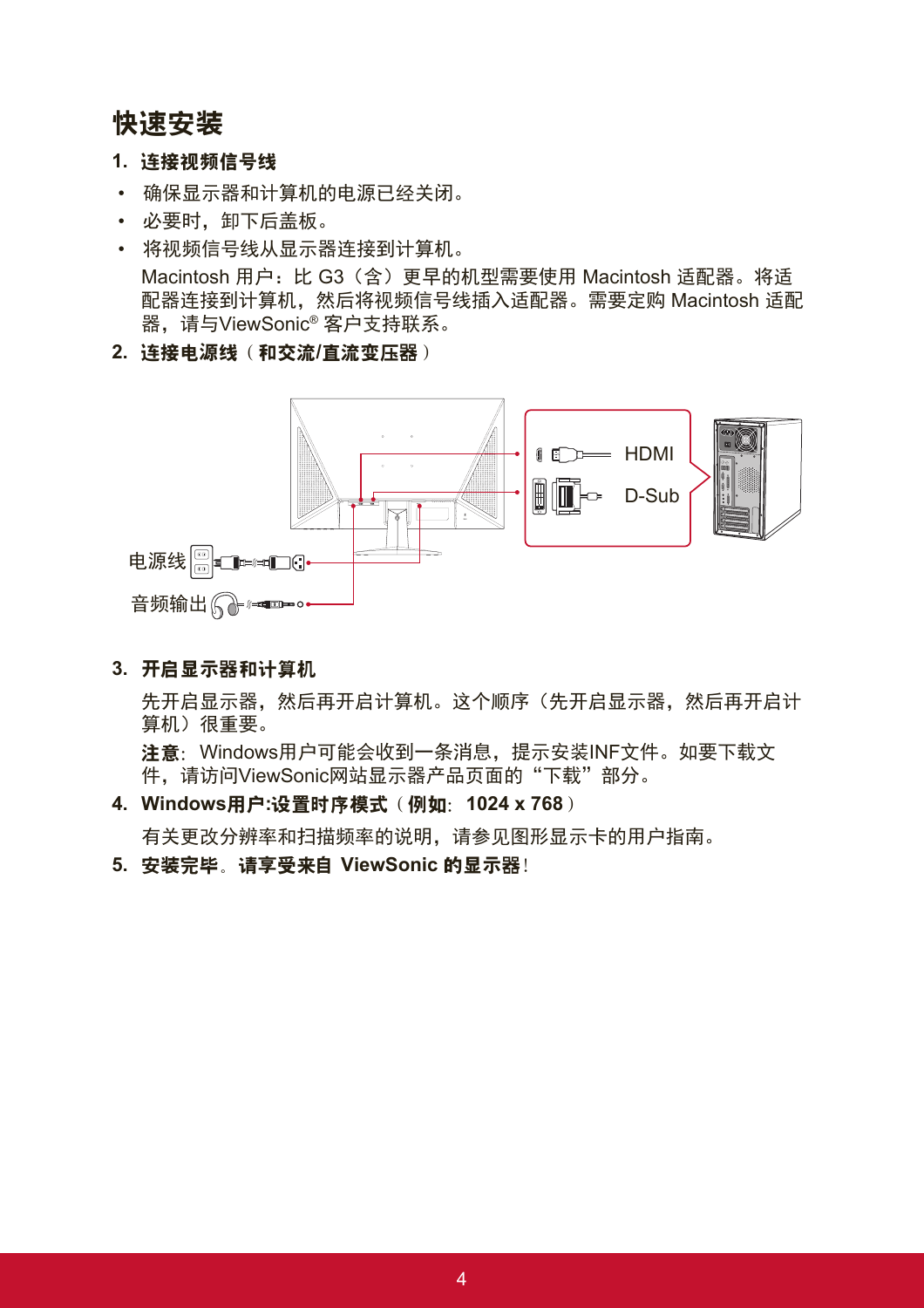# 使用显示器

### 设置时序模式

要将屏幕图像质量调到最好并同时将眼睛疲劳度降到最低,设置时序模式至关重 要。时序模式包括分辨率(例如1024 x 768)和扫描频率(或称垂直频率;例如 60 Hz)。设定时序模式后,使用 OSD(图形菜单屏幕显示)控件来调整屏幕影 像。

若要得到最佳的图像质量,请使用显示器特定的建议时序模式(如"规格"页所 列)。

要设置时序模式:

- 设置分辨率**:**通过"开始"菜单访问控制面板中的"外观和个性化",并设置分 辨率。
- 设置垂直扫描频率**:**有关说明,参见图形显示卡的用户指南。

重要须知:请确保根据大多数显示器的建议设置,将您的图形显示卡的垂直扫描频 率设置为 60 Hz。选择不支持的时序模式设置可导致屏幕无图像,同时屏幕上会出 现"频率超出范围"消息。

### 菜单和电源按键锁定设置

- 菜单锁定**:**按住〔MENU〕和向右箭头 ► 10 秒钟。如果按下其他任何按钮,会显 示 **OSD Locked**(菜单已锁定)消息 3 秒钟。
- 菜单锁定解除**:**再次按住〔MENU〕和向右箭头 ► 10 秒钟。
- 电源按键锁定**:**按住〔MENU〕和向左箭头 ◄ 10 秒钟。如果按下电源按钮,将显 示Power Button Locked (电源按键已锁定) 3 秒钟。在电源出现故障时, 无论使 用或不使用此设置,在电源恢复时 LCD 显示器的电源将自动接通。
- 解除电源按键锁定**:**再次按住〔MENU〕和向左箭头 ◄ 10 秒钟。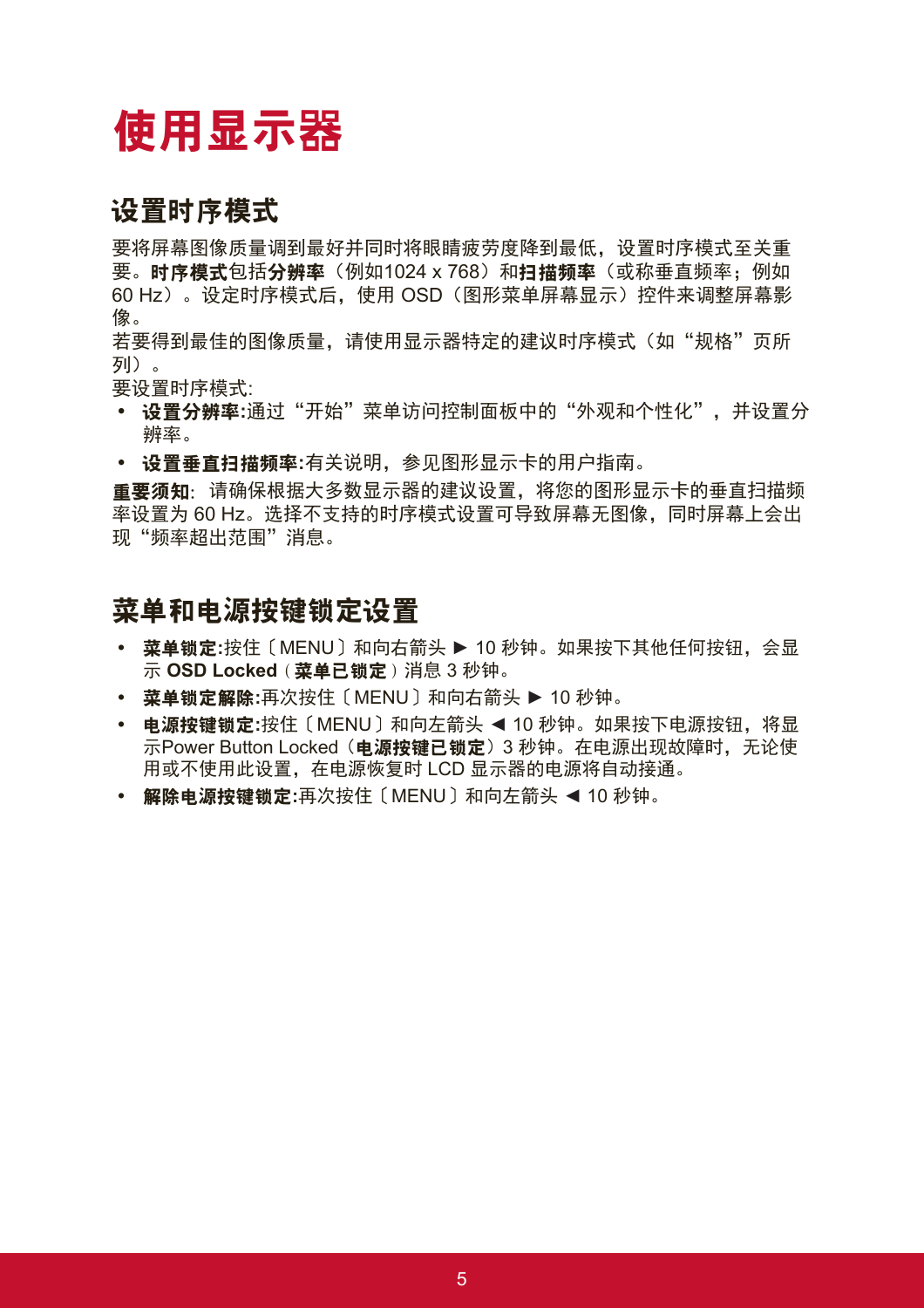### 调整屏幕图像

使用前控制面板上的按钮来控制屏幕上显示的菜单选项。

| $\mathcal{L}$ | 待机电源开/关<br>电源指示灯<br>蓝色=开<br>琥珀色 =节能模式   |
|---------------|-----------------------------------------|
| (MENU)        | 显示"主菜单"或退出控制屏幕并保存调整。                    |
| [AUTO]        | 显示控制屏幕,选入高亮显示控件之间切换。<br>还是图像自动调整的快捷按钮。  |
| ◀/▶           | 滚动菜单选项并调整显示的控件。<br>蓝光过滤器 (◀) / 影像调校 (▶) |

#### 执行以下操作调整屏幕图像**:**

- 1. 要显示主菜单,按下按钮〔MENU〕。 注意:所有菜单选项和调节屏幕在大约 15 秒之后自动消失。这可透过设置菜单中 的"菜单显示时间"设置来调节。
- 2. 要选择希望调节的项目,请按 ▶ 或 ◀ 在主菜单中上下滚动。
- 3. 选择项目后,按按钮〔MENU〕。
- 4. 若要保存调整项并退出菜单,按下按钮〔AUTO〕,直至 OSD 消失。

#### 以下提示可帮助您优化显示器**:**

- • 调节计算机的图形显示卡,以支持建议的时序模式(有关显示器特定的建议时 序模式,请参见"规格"页)。若要查看有关"更改垂直扫描率"的说明,请 参阅图形显示卡用户指南。)
- • 如果有必要,使用 H. POSITION 和 V. POSITION 进行小幅调节,直到屏幕图 像完全可见为止。(屏幕四周的黑边应刚好触及显示器明亮的"活动区"。)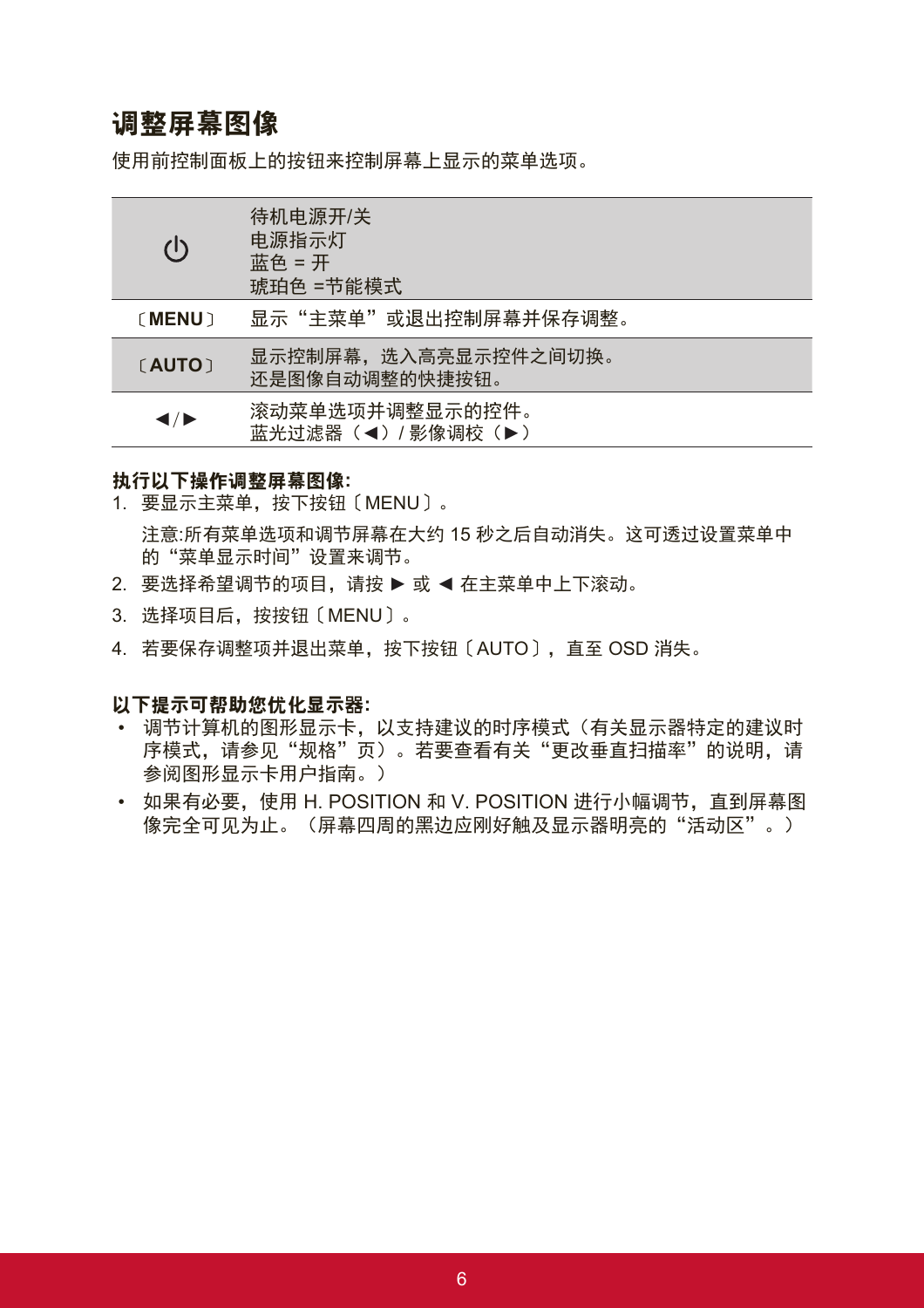### 主菜单选项

使用向左/向右 ◄/► 按钮切换菜单项目。 注意:检查显示器 OSD 上的主菜单项并参阅以下主菜单说明。

### 主菜单说明

注意:此部分列出的主菜单项目是指所有型号的全部主菜单项目。实际主菜单取决 于您的产品,请参见您显示器的 OSD 主菜单项目。

**A Audio Adjust** (音频调整) 如果有多个源,则调节音量,静音或在输入间切换。

#### **Auto Image Adjust (图像自动调整)**

自动调节大小,对准和微调视频信号以消除波纹和扭曲。按〔MENU〕 按钮获得更清晰的图像。

注意**:**"图像自动调整"适合大多数普通的图形显示卡。如果此功能对您的 显示器无效。则将垂直扫描频率降低为 60 Hz 并将分辨率设置为其默 认值。

- **B Brightness** (亮度) 调节屏幕图像的背景黑色位准。
- **C Color Adjust** (色彩调整) 提供几种色彩调节模式: 预设颜色温度和用户自定义色彩,用户自定义 色彩允许您分别调节红色(R)、绿色(G)和蓝色(B)。本产品的 出厂设置为预设。

**Contrast** (对比度) 调节图像背景(黑色位准)和前景(白色位准)之间的差别。

**I Information** (信息) 显示计算机图形显示卡的时序模式(视频信号输入)、显示器型号、 序列号和 ViewSonic® 网站 URL。有关更改分辨率和垂直扫描频率的说 明,参见图形显示卡的用户指南。 注意**:**VESA 1024 x 768 @ Hz(建议)表示分辨率为 1024 x 768 且垂 直扫描频率为60赫兹。

**Input Select** (输入信号选择) 在有多台计算机连接到显示器时切换输入。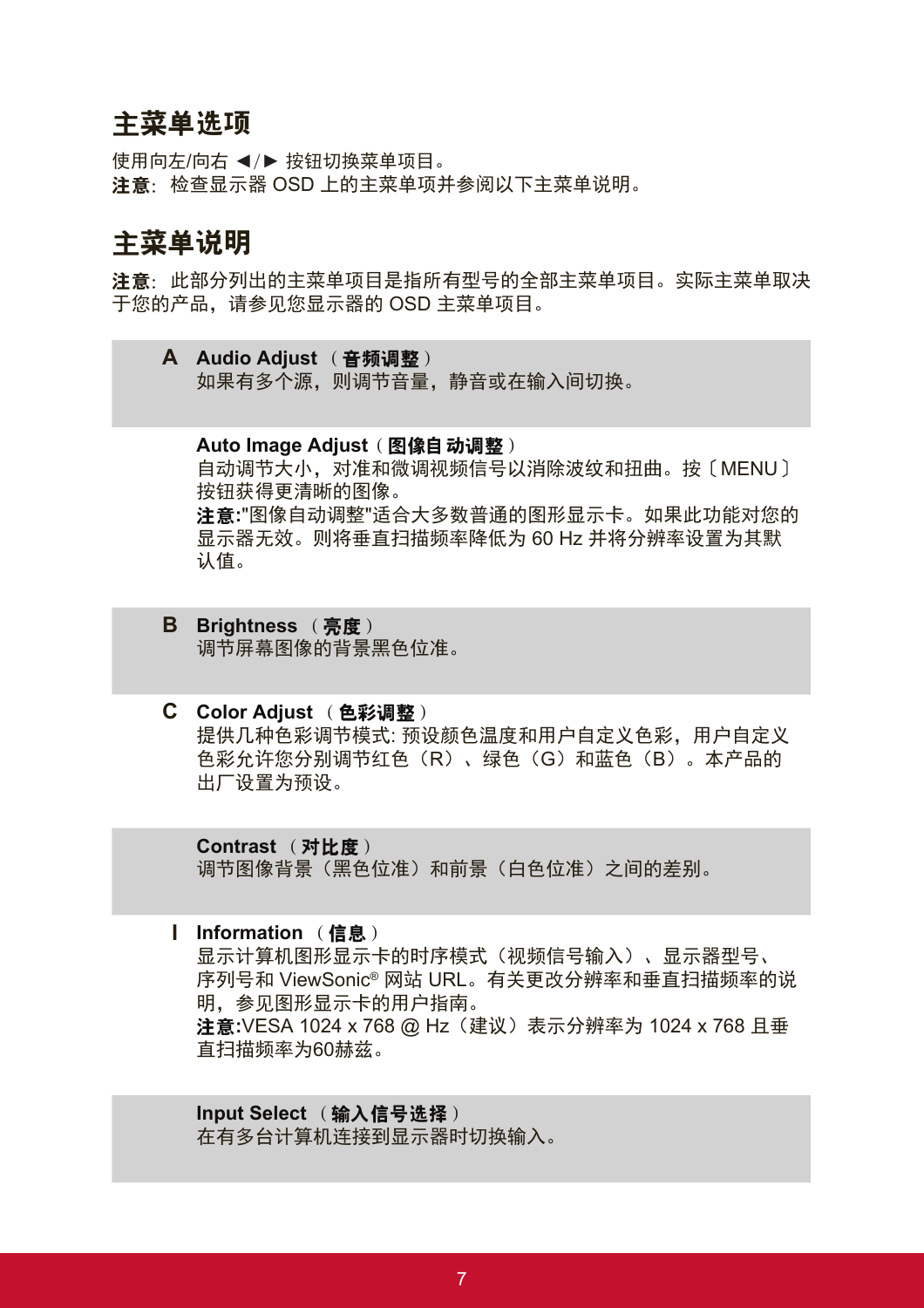**M Manual Image Adjust**(图像手动调整) 显示"图像手动调整"菜单。您可以手动设置多种图像品质调整项。

### **Memory Recall (恢复设定)** 在显示器以本手册规格中列出的工厂预设时序模式进行的情况下,将调 整项恢复为出厂设置。 例外**:**此项控制不会影响您对"语言选择"和"电源锁定"设置的更 改。

**S Setup Menu** (设定菜单) 调整图形菜单屏幕显示(OSD)设置。

### 电源管理

此产品在没有信号输入 5 分钟后进入睡眠/关闭模式,并降低功耗。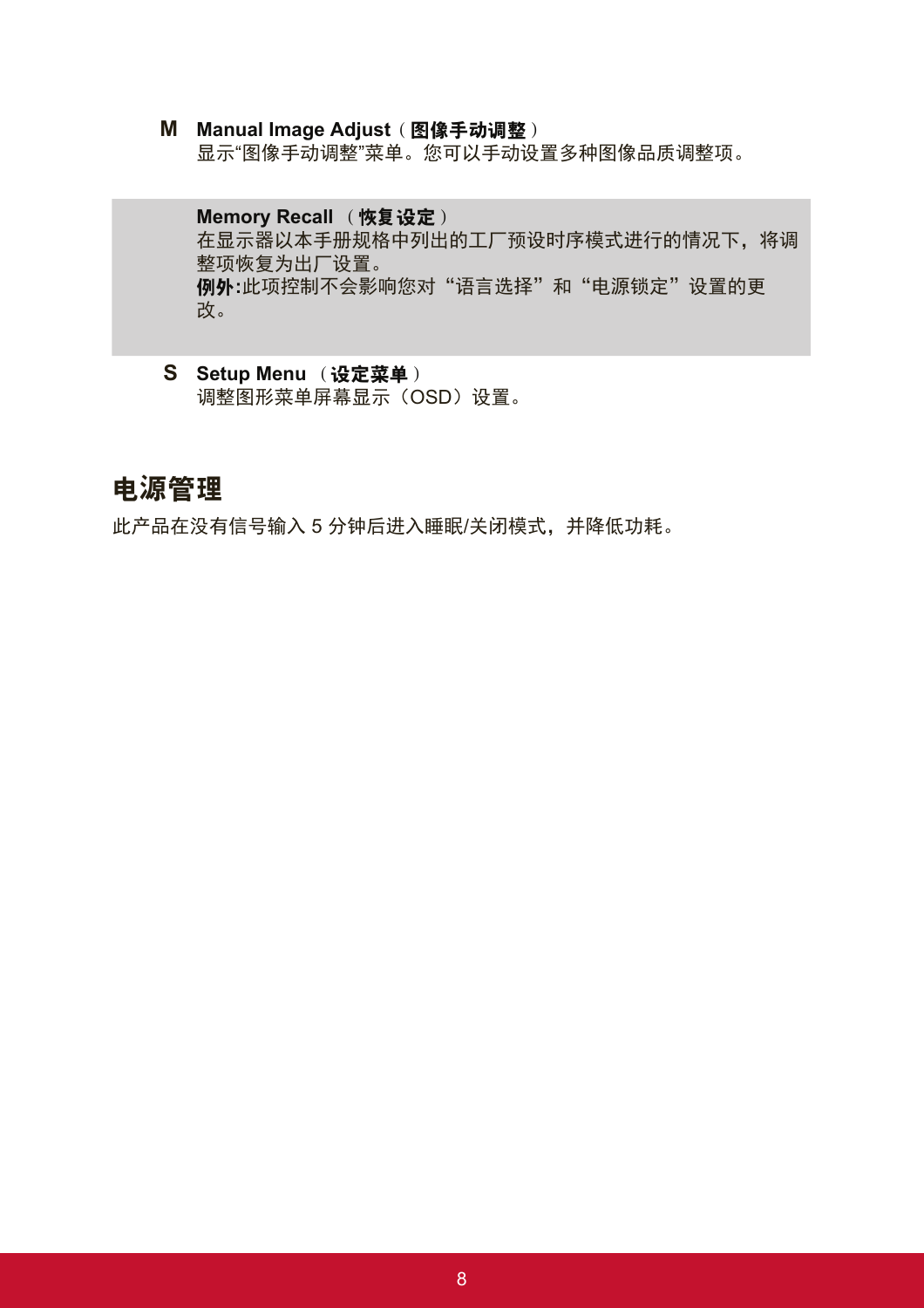# 其它信息

### 技术规格

| 显示器      | 类型                     | TFT (薄膜晶体管) 、活动矩阵 1920 x 1080 显示器,<br>0.2715 毫米像素点距                         |
|----------|------------------------|-----------------------------------------------------------------------------|
|          | 屏幕大小                   | 公制: 60 厘米                                                                   |
|          |                        | 英制: 24 英寸 (23.6 英寸可视对角区域)                                                   |
|          | 像点排列                   | RGB 垂直条纹                                                                    |
|          | 表面处理工艺 抗炫目             |                                                                             |
| 输入信号 视频  |                        | RGB 模拟信号 (0.7/1.0 Vp-p, 75 欧姆)                                              |
|          | 同步信号                   | DVI (TMDS 数字, 100 欧姆)                                                       |
|          |                        | 分离信号                                                                        |
|          |                        | 频率 <sub><sub>**</sub>: 24-82 kHz,频率<sub><sub>垂直</sub>: 50-60 Hz</sub></sub> |
| 兼容性      | <b>PC</b>              | 最大 1920 x 1080,逐行扫描(NI)                                                     |
|          | Macintosh <sup>1</sup> | Power Macintosh: 最大1920 x 1080                                              |
| 分辨率2     | 建议使用的<br>分辨率           | 1920 x 1080 @ 60 Hz                                                         |
|          | 受支持的                   | 1680 x 1050 @ 60 Hz                                                         |
|          | 分辨率                    | 1600 x 1200 @ 60 Hz                                                         |
|          |                        | 1440 x 900 @ 60, 75 Hz                                                      |
|          |                        | 1280 x 1024 @ 60, 75 Hz                                                     |
|          |                        | 1024 x 768 @ 60, 70, 72, 75 Hz<br>800 x 600 @ 56, 60, 72, 75 Hz             |
|          |                        | 640 x 480 @ 60, 75 Hz                                                       |
|          |                        | 720 x 400 @ 70 Hz                                                           |
| 电源       | 电压                     | 100-240 VAC, 50/60 Hz (自动切换)                                                |
| 显示区域 全扫描 |                        | 521.28 毫米 (水平) x 293.22 毫米 (垂直)                                             |
|          |                        | 20.52 英寸(水平)x 11.54 英寸(垂直)                                                  |
| 尺寸       | 物理                     | 551.7 毫米 (宽) x 403.8 毫米 (高) x                                               |
|          |                        | 169.9 毫米 (厚)                                                                |
|          |                        | 21.7 英寸(宽)x 15.9 英寸(高)x 6.7 英寸(厚)                                           |
| 重量       | 物理                     | 6.6 磅 (3.0 公斤)                                                              |
| 省电模式     | 开                      | 20.5W (典型) (蓝色指示灯)                                                          |
|          | 待机                     | $0.5W$                                                                      |

<sup>1</sup>早于 G3 的 Macintosh 计算机需要 ViewSonic Macintosh 适配器。要订购适配 器,请联系 ViewSonic。

<sup>2</sup>切勿将计算机中的图形显示卡设置为超过这些时序模式,否则,可能导致显示器 永久损坏。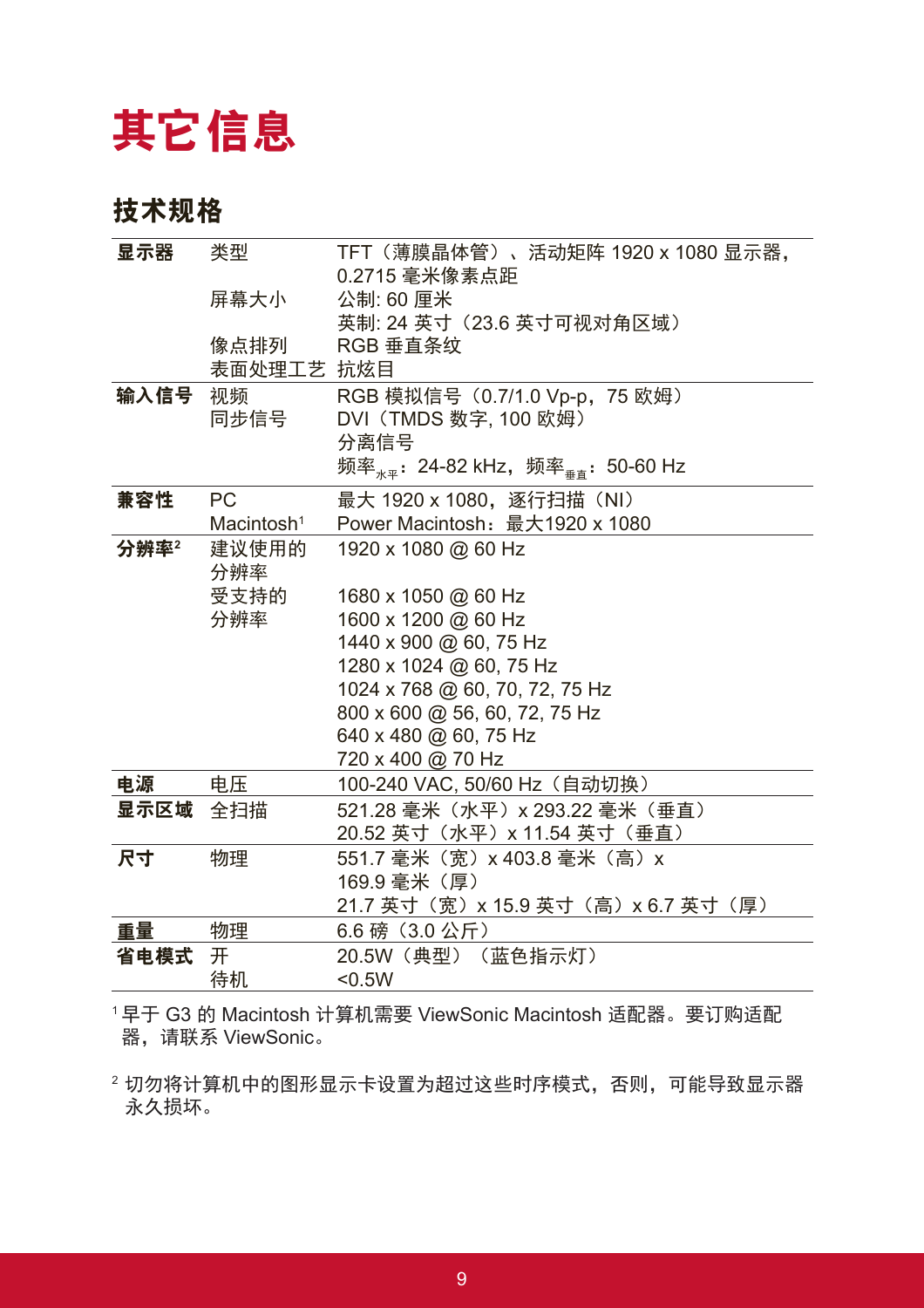### 如何清洁显示器

- • 确保显示器已关闭。
- • 切勿将任何液体直接喷洒在屏幕或外壳上。

#### 清洁屏幕**:**

- 1. 用干净、柔软、不起毛的布擦拭屏幕,以便除去灰尘和其它微粒。
- 2. 如果还不干净, 请将少量不含氨、不含酒精的玻璃清洁剂倒在干净、柔软、 不起毛的布上,然后擦拭屏幕。

#### 清洁外壳**:**

- 1. 用柔软的干布擦拭外壳。
- 2. 如果还不干净,请将少量不含氨、不含酒精的柔软非磨损性清洁剂倒在干净、 柔软、不起毛的布上,然后擦拭表面。

#### 免责声明

- • ViewSonic® 建议不要使用含氨或含酒精的清洁剂来擦拭显示器屏幕或外壳。 已发现一些化学清洁剂对显示器的屏幕和/或外壳会造成损坏。
- • ViewSonic 对因使用含氨或含酒精的清洁剂而导致的损坏不承担任何责任。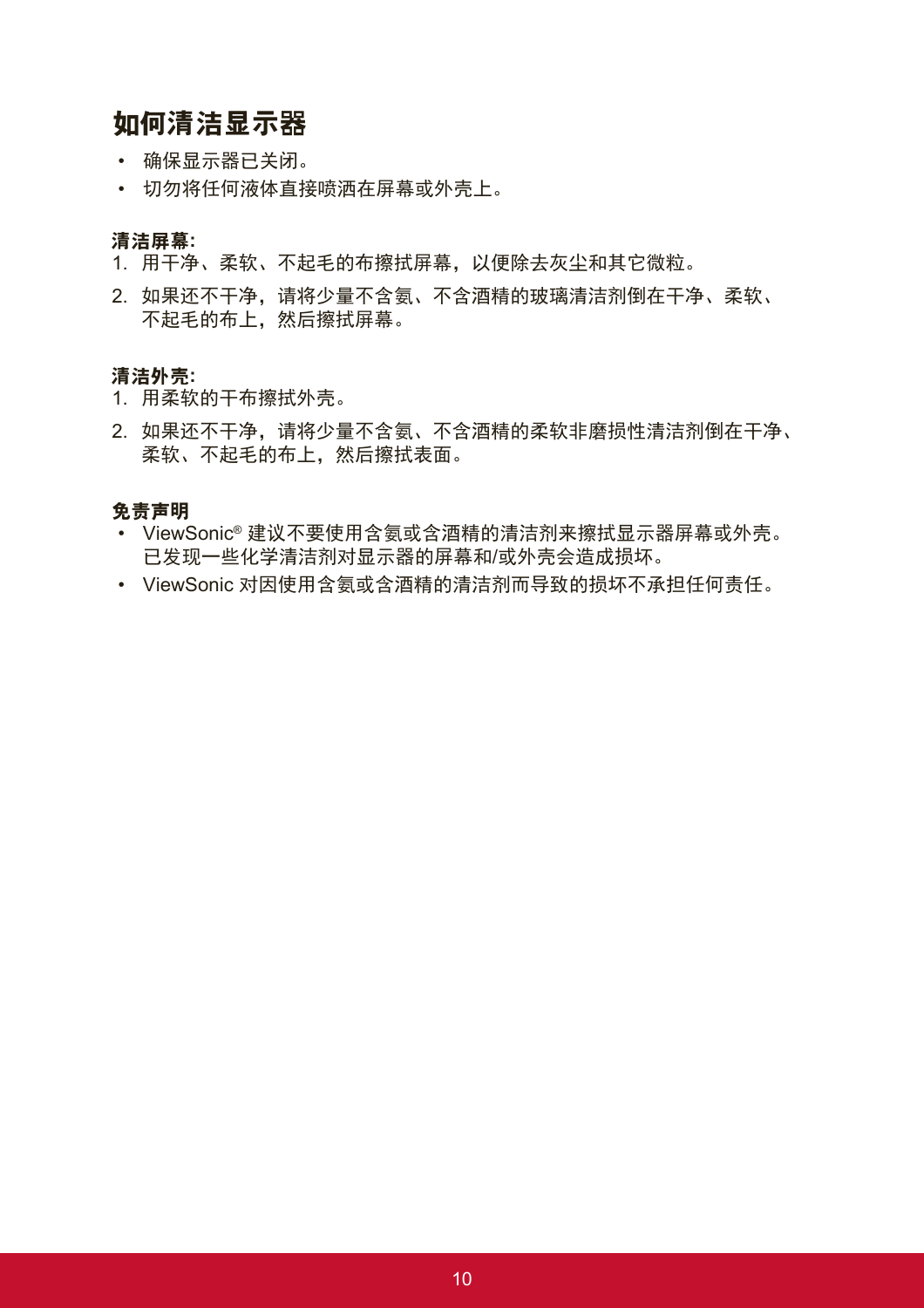### 故障诊断

### 不通电

- • 确认电源按钮(或开关)已开启。
- • 确认交流电线牢靠地连接到显示器背部及电源插座。
- 将另一电器(例如收音机)插入电源插座以确认插座提供正常电压。

### 电源开启但屏幕无图像

- • 确认随显示器提供的视频信号线牢固地插入计算机背面的视频输出端口。如果 视频信号线的另一端没有牢固地连接到显示器,请将其连好。
- • 调节亮度和对比度。
- • 如果您使用的是早于 G3 的 Macintosh,则需要使用 Macintosh 适配器。

### 颜色错误或反常

- 如果某种颜色(红、绿或蓝)消失,请检查视频信号线以确保其连接牢固。 缆线接头的针松动或折断可以引起连接异常。
- • 将此显示器连接到另一台计算机。
- • 如果您的图形显示卡是旧式的,请与 ViewSonic® 联系以获得一非 DDC 适配 器。

### 控制按钮不工作

• 尝试每次只按下一个按钮。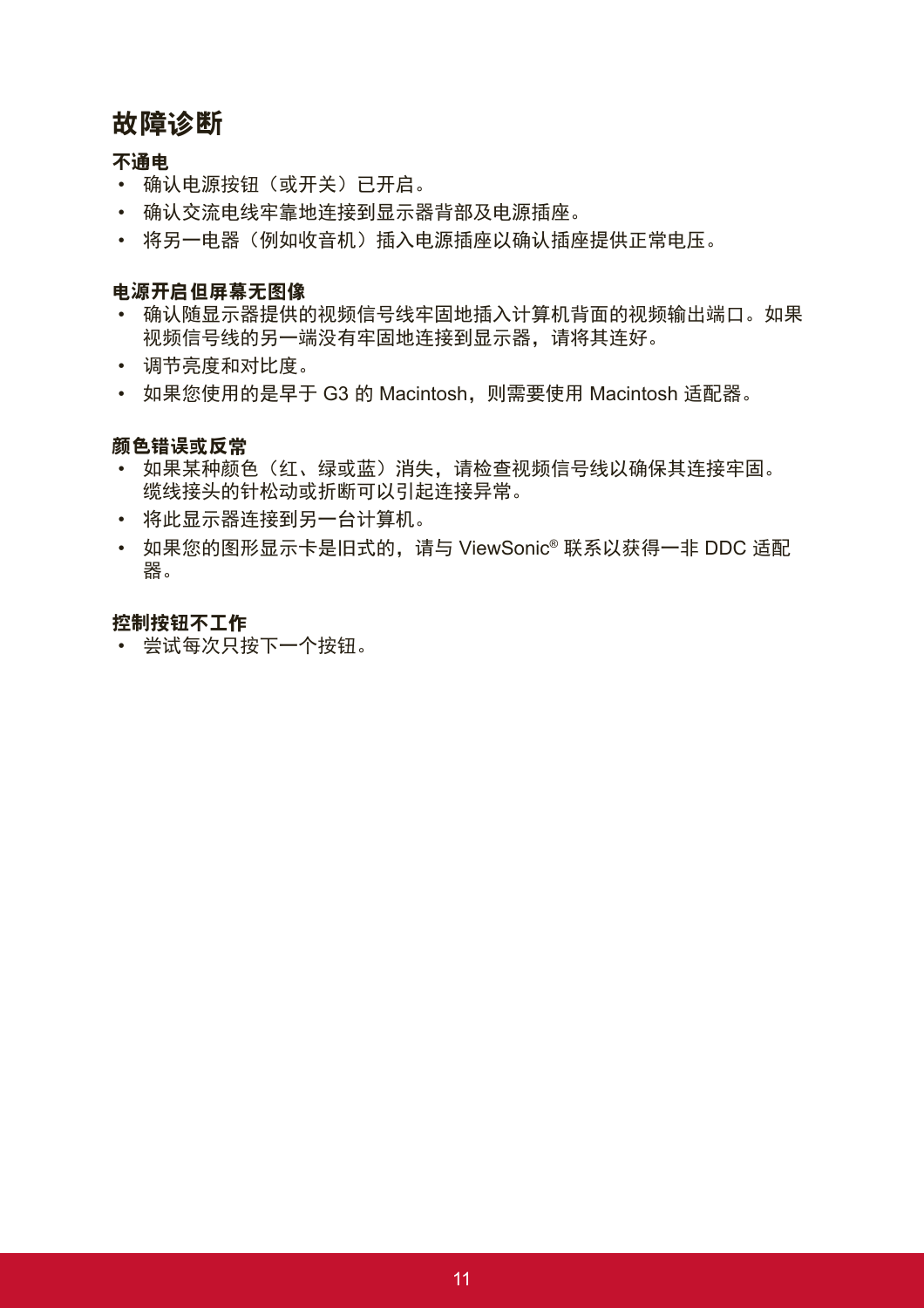## 客户支持

关于技术支持或产品服务,请参照下表或洽询经销商。 注意:您需要提供产品序列号。

| 国家<br>地区 | 网站                   | 电话            | 电子邮件                        |
|----------|----------------------|---------------|-----------------------------|
| 中国       | www.viewsonic.com.cn | 4008 988 588  | service.cn@cn.viewsonic.com |
| 香港       | www.hk.viewsonic.com | 852 3102 2900 | service@hk.viewsonic.com    |
| 澳门       | www.hk.viewsonic.com | 853 2870 0303 | service@hk.viewsonic.com    |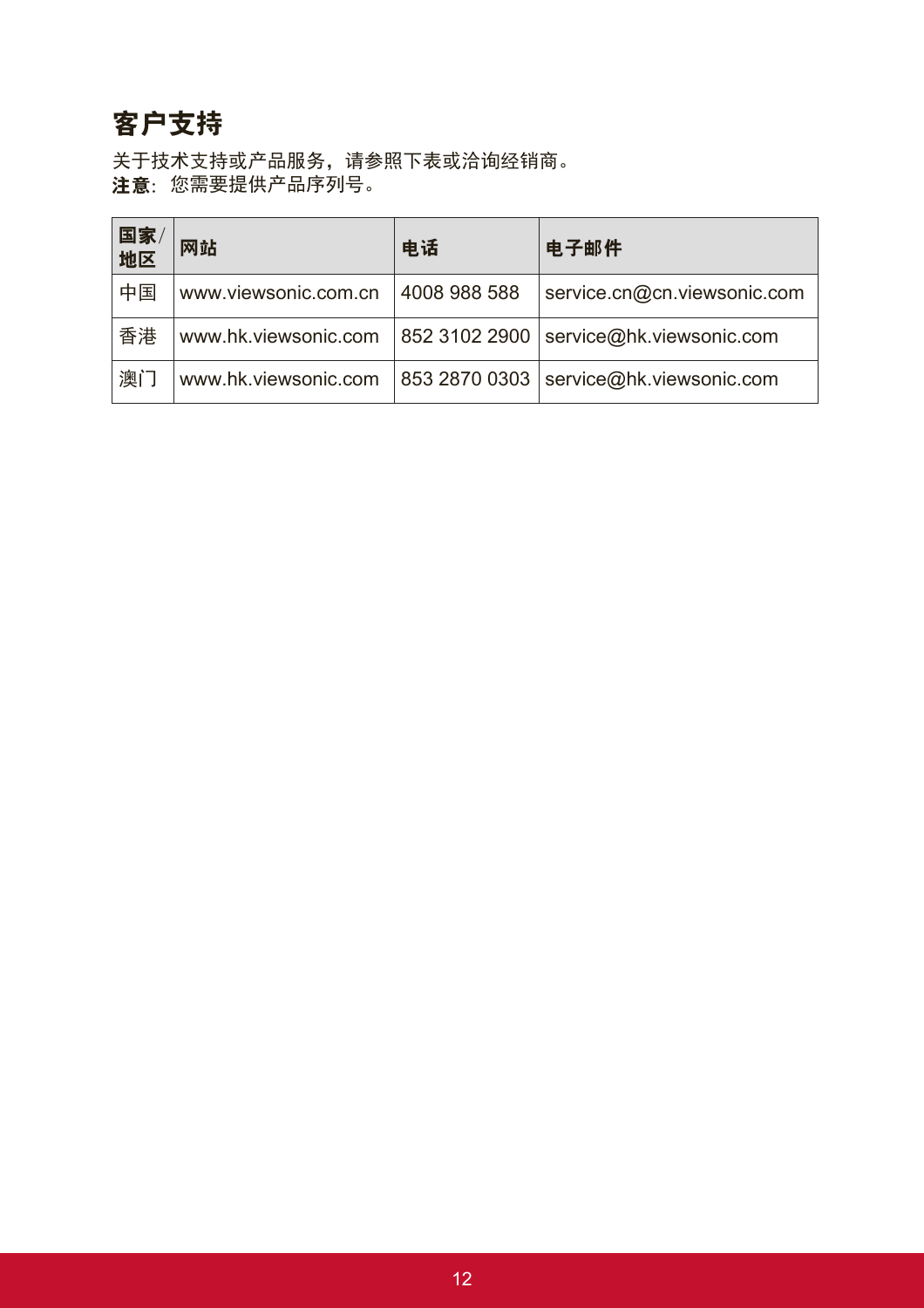### 有限保修

#### **ViewSonic®** 显示器

#### 保修范围**:**

ViewSonic 保修此产品在保修期内无材料和工艺方面的缺陷。如果产品在保修期内 被确认为有材料或工艺方面的缺陷,ViewSonic 将修复此产品或以同型产品替换。 替换产品或部件可能包含重新制造或整修的部件或组件。

#### 保修有效期**:**

ViewSonic 显示器的所有部件(包括光源)的质保期为自第一个客户购买之日起 1 至 3 年,具体视您国家的购买规定而定。

#### 受保对象**:**

此保修仅对第一购买者有效。

#### 不在保修范围内的事项**:**

1. 任何序列号被损毁、涂改或擦除的产品。

- 2. 由于以下原因造成的产品损坏、损伤或故障:
	- a. 意外事故、误操作、疏忽、失火、水灾、闪电或其它自然灾害、未经授权 的产品修改或未遵循随产品提供的说明而造成的损坏。
	- b. 由于运输造成的损坏。
	- c. 移动或安装产品造成的损坏。
	- d. 产品外部原因所导致的损坏,例如电源波动或断电。
	- e. 使用不符合 ViewSonic 技术规格的代用品或部件所致。
	- f. 正常磨损。
	- g. 与产品缺陷无关的其它原因所致。
- 3. 任何一款展示的产品都有一项条件通常称为"图像烧伤",当静态图像在显示器 上超长时间显示时,便会出现这种现象。
- 4. 移除、安装、单程运输、保险、以及设置服务费用。

#### 如何获得服务**:**

- 1. 有关如何在保修期内获得服务的信息,请与 ViewSonic. 客户支持联系(请参阅 客户支持书页)。到时您需要提供产品的序列号。
- 2. 想要获取保修服务,您需要提供 (a) 标有日期的原始购买单据、(b) 您的姓 名、(c) 您的地址、(d) 对故障的描述、(e) 产品序列号。
- 3. 以预付运费的方式将产品装在原包装箱内送到或运至经 ViewSonic 授权的服务 中心或 ViewSonic。
- 4. 有关其它信息或离您最近的 ViewSonic。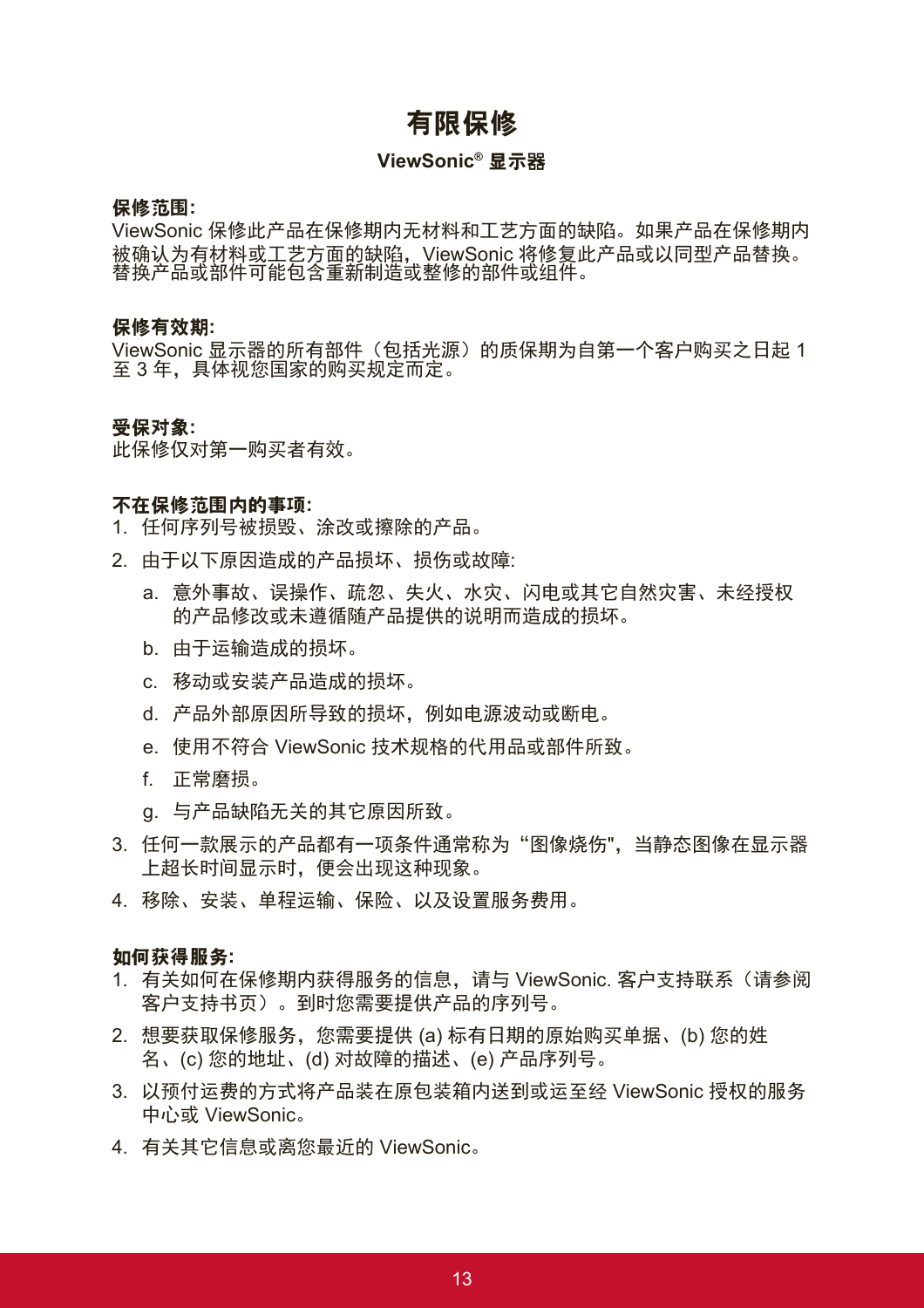#### 隐含保修的限制**:**

除了此文中的保修,不提供任何其它明文规定或隐含的保修,包括适销性和特殊目 的的适用性隐含保修。

#### 损失免责条款**:**

ViewSonic 的责任仅限于承担修复或替换产品的费用。ViewSonic 将不负责承担:

- 1. 由此产品缺陷引起的任何财产损失、由于本产品的不便引起的损失、使用本产 品引起的损失、时间损失、利润损失、商业机会损失、商誉损失、业务关系损 失、其它商业损失,即便已被提醒会造成这样的损失时 ViewSonic 也不负责。
- 2. 任何其它损失、意外的天气、继发性的或其它损失。
- 3. 任何他方对客户提出的索赔。

4. 被未经 ViewSonic 授权的任何个人修复或试图修复过。

#### 州法律的效力(美国)**:**

此保修为您提供特定的法律权利,但您可能因为所在州的不同而享有不同的权利。 一些州不允许隐含保修限制和/或不允许意外或继发性损失免责,所以以上限制和 免责条款可能不适用于您。

#### 美国和加拿大以外地区销售的产品**:**

有关在美国和加拿大以外地区销售的 ViewSonic 产品的保修和服务信息,请与 ViewSonic 或您本地的ViewSonic 代理商联系。

中国大陆(香港、澳门、台湾地区除外)产品保修期限按照产品保修卡相关保修条 款执行。

对于欧洲和俄罗斯的用户,可以在 www.viewsoniceurope.com 的 Support/ Warranty Information (支持/保修信息) 部分了解详细的保修信息。

Display Warranty Term Template In UG VSC\_TEMP\_2007